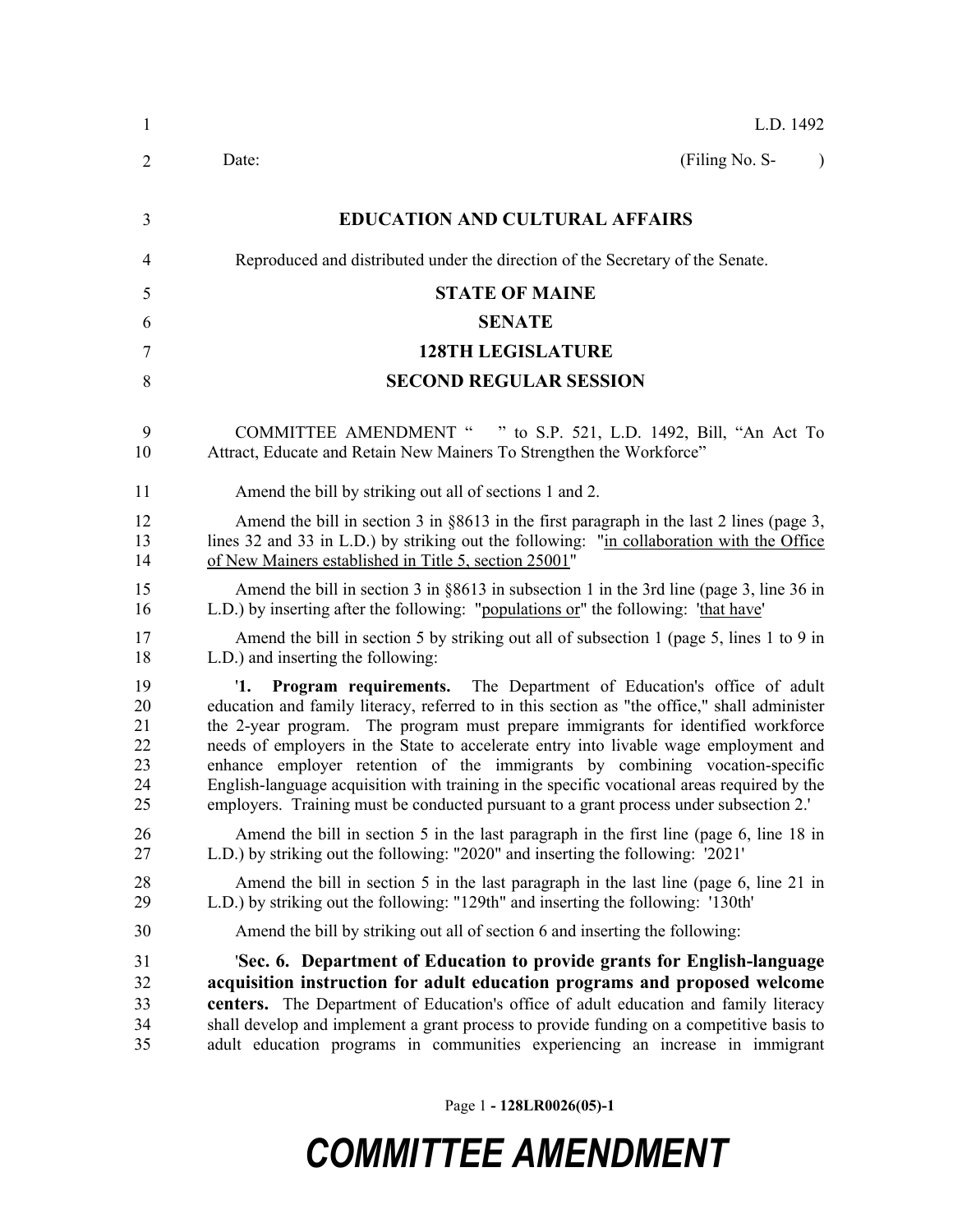populations to reduce the waiting list for English-language acquisition classes and to 2 increase the level of English-language acquisition instruction offered as needed by the communities receiving the grants and to provide funding on a competitive basis to communities receiving the grants and to provide funding on a competitive basis to proposed welcome centers. The department shall award grants under this section to eligible communities in a number and amount determined by available funding. The department shall adopt routine technical rules as defined by the Maine Revised Statutes, Title 5, chapter 375, subchapter 2-A to carry out the purposes of this section.'

 Amend the bill in section 7 in subsection 1 in the first 3 lines (page 6, lines 37 to 39 in L.D.) by striking out the following: "in collaboration with the Office of New Mainers established in the Maine Revised Statutes, Title 5, section 25001 shall implement the program" and inserting the following: 'shall implement the 2-year program'

12 Amend the bill in section 7 in subsection 5 in the 3rd line (page 7, line 20 in L.D.) by striking out the following: "2018" and inserting the following: '2019'

Amend the bill by striking out all of section 8 and inserting the following:

 '**Sec. 8. Appropriations and allocations.** The following appropriations and allocations are made.

### **EDUCATION, DEPARTMENT OF**

#### **Adult Education 0364**

 Initiative: Provides funds in fiscal year 2018-19 for grants to adult education programs to increase English-language acquisition instruction in communities experiencing an increase in immigrant populations. The programs will serve 170 participants.

| 22 | <b>GENERAL FUND</b>       | 2017-18 | 2018-19  |
|----|---------------------------|---------|----------|
| 23 | All Other                 | \$0     | \$85,000 |
| 24 |                           |         |          |
| 25 | <b>GENERAL FUND TOTAL</b> | \$0     | \$85,000 |

#### **Adult Education 0364**

 Initiative: Provides ongoing funds for expansion of the Welcome Center Initiative within 28 the City of Lewiston's adult education program to attract, educate and retain foreign-trained workers residing in Androscoggin County.

| 30<br>31 | <b>GENERAL FUND</b><br>All Other | 2017-18<br>SO | 2018-19<br>\$75,000 |
|----------|----------------------------------|---------------|---------------------|
| 32       |                                  |               |                     |
| 33       | <b>GENERAL FUND TOTAL</b>        | \$0           | \$75,000            |

### **Adult Education 0364**

Initiative: Provides one-time funds for grants for proposed Welcome Centers.

Page 2 **- 128LR0026(05)-1**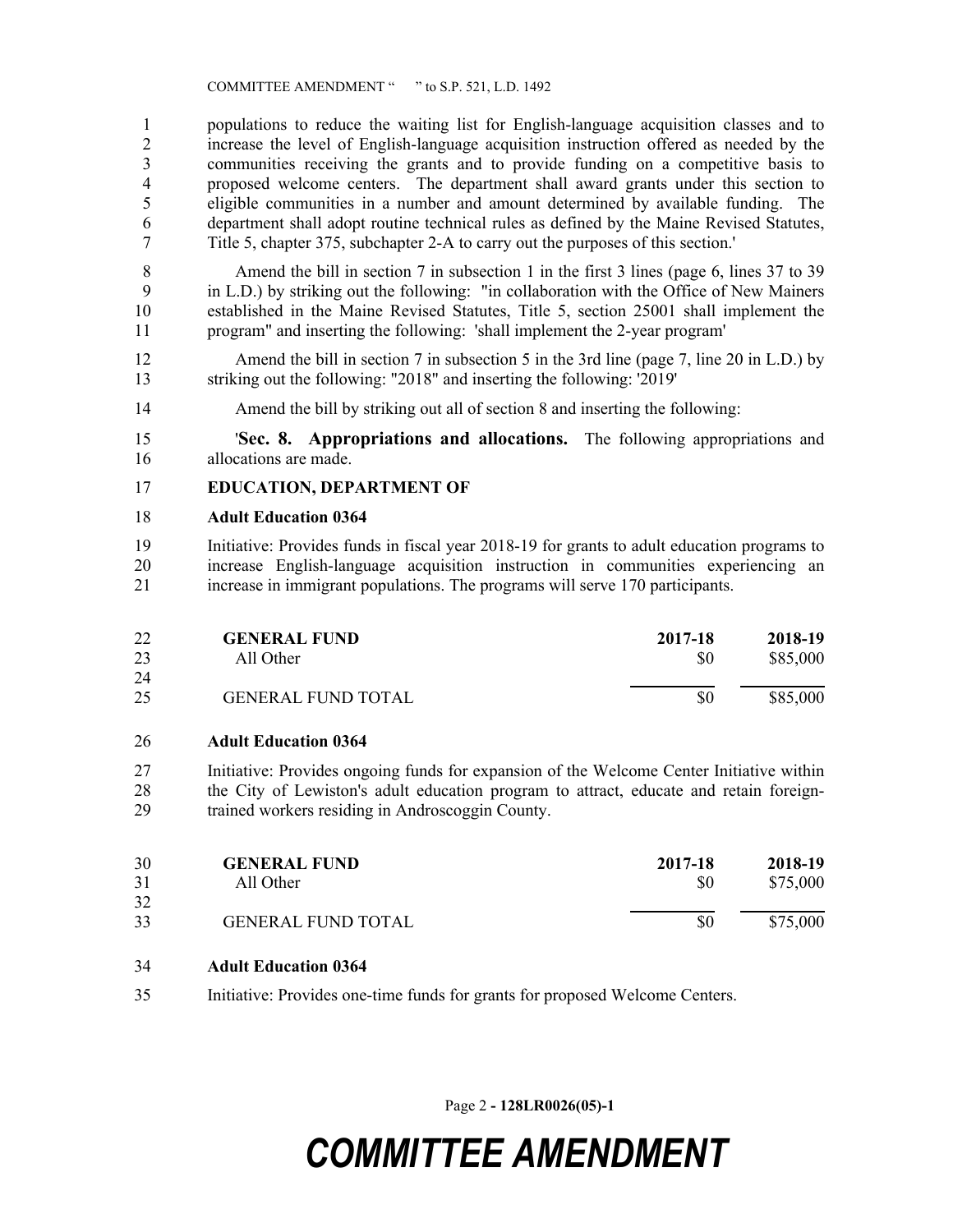|   | <b>GENERAL FUND</b>       | 2017-18 | 2018-19  |
|---|---------------------------|---------|----------|
|   | All Other                 | \$0     | \$50,000 |
| 4 | <b>GENERAL FUND TOTAL</b> | \$0     | \$50,000 |

### **Local Community Planning Support Program N256**

 Initiative: Provides funds in fiscal year 2018-19 for counties, municipalities and school administrative units to manage new immigrant populations who have settled within the counties, municipalities and school administrative units or to attract immigrant populations to address depopulation or workforce shortages within the counties, municipalities and school administrative units.

| 11 | <b>GENERAL FUND</b>       | 2017-18 | 2018-19  |
|----|---------------------------|---------|----------|
| 12 | All Other                 | \$0     | \$40,000 |
| 13 |                           |         |          |
| 14 | <b>GENERAL FUND TOTAL</b> | \$0     | \$40,000 |

### **Vocation-specific English-language Acquisition and Workforce Training Program N255**

 Initiative: Provides funds in fiscal year 2018-19 for grants to service providers to provide English-language instruction and vocational training and to place immigrant populations in the State with employers in the State. The grants will serve 175 participants in fiscal year 2018-19.

| 21       | <b>GENERAL FUND</b>                                         | 2017-18 | 2018-19   |
|----------|-------------------------------------------------------------|---------|-----------|
| 22       | All Other                                                   | \$0     | \$140,000 |
| 23       |                                                             |         |           |
| 24       | <b>GENERAL FUND TOTAL</b>                                   | \$0     | \$140,000 |
| 25<br>26 | <b>EDUCATION, DEPARTMENT OF</b><br><b>DEPARTMENT TOTALS</b> | 2017-18 | 2018-19   |
| 27       |                                                             |         |           |
| 28       | <b>GENERAL FUND</b>                                         | \$0     | \$390,000 |
| 29       |                                                             |         |           |
| 30       | DEPARTMENT TOTAL - ALL FUNDS                                | \$0     | \$390,000 |
| 31       |                                                             |         |           |

- Amend the bill by relettering or renumbering any nonconsecutive Part letter or section number to read consecutively.
- **SUMMARY**
- This amendment is the majority report of the committee and removes the Office of New Mainers and the Office of New Mainers Advisory Committee from the bill and

Page 3 **- 128LR0026(05)-1**